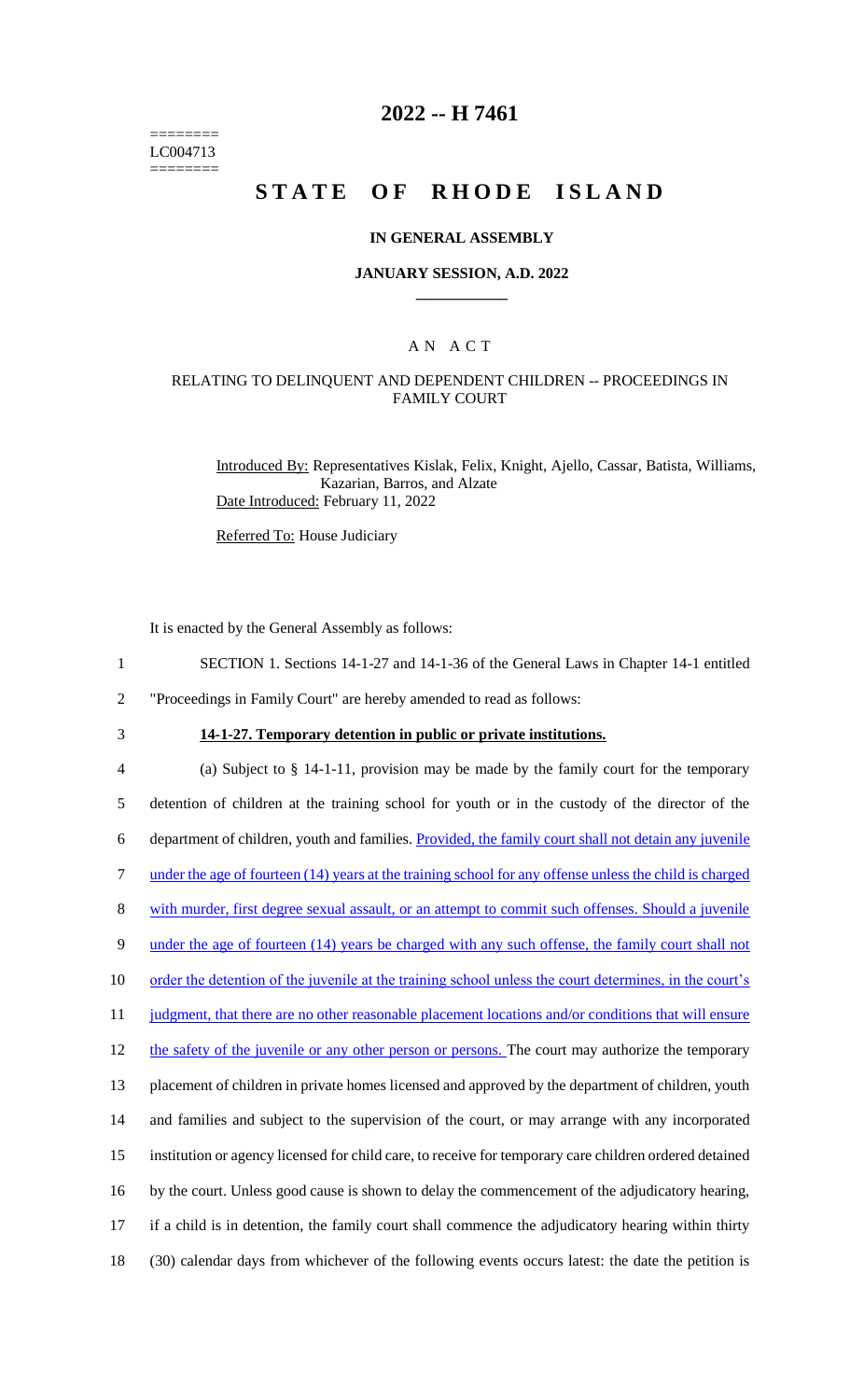served on the child; or the date the child is placed in detention. In all such cases, the family court 2 shall conclude the adjudicatory hearing within fifteen (15) calendar days of the commencement of the hearing unless good cause is shown to extend an adjudicatory hearing beyond fifteen (15) calendar days.

 (b) In any case wherein the attorney general files an application to waive and/or certify a youth, the juvenile may be detained at the training school for a period not to exceed ninety (90) days. In such cases, the department shall present to the family court a waiver report within forty- five (45) calendar days. At the expiration of ninety (90) days, the attorney general's petition for waiver and/or certification shall be decided by the family court, unless good cause is shown to extend the time upon which the family court may render such a decision.

 (c) When DCYF makes application to the court to take a child into temporary custody due to allegations of abuse and/or neglect or dependency, DCYF shall have the duty to investigate the possibility of placing the child or children with a fit and willing relative not residing with the parents. DCYF shall conduct an assessment into the appropriateness of placement of the child or children with the relative within thirty (30) days of the child's placement in the temporary custody of DCYF. If the department determines that the relative is a fit and proper person to have placement of the child, the child shall be placed with that relative, unless the particular needs of the child make the placement contrary to the child's best interests. All placements with relatives shall be subject to criminal records checks in accordance with § 14-1-34, foster care regulations promulgated by DCYF, and interstate compact approval, if necessary.

 (d) If DCYF proposes to place the child with a relative outside the state of Rhode Island, DCYF shall notify the parent who shall have an opportunity to file an objection to the placement with the family court within ten (10) days of receipt of the notice. A hearing shall be held before the child is placed outside the state of Rhode Island.

 (e) If the request of a relative for placement of a child or children is denied by DCYF, that relative shall have the right to petition the court for review. The court shall within five (5) days of the request conduct a hearing as to the suitability of temporary placement with the relative and shall make any orders incident to placement that it deems meet and just.

 (f) Whenever the court determines that permanent placement or adoption is in the best interest of a child, a fit and willing relative who has been awarded placement of the child shall be given priority over a non-relative, provided that the placement or adoption is in the best interest of the child.

### **14-1-36. Commitment of delinquent and wayward children.**

(a) In all proceedings under this chapter, the court may order a delinquent or wayward child

LC004713 - Page 2 of 4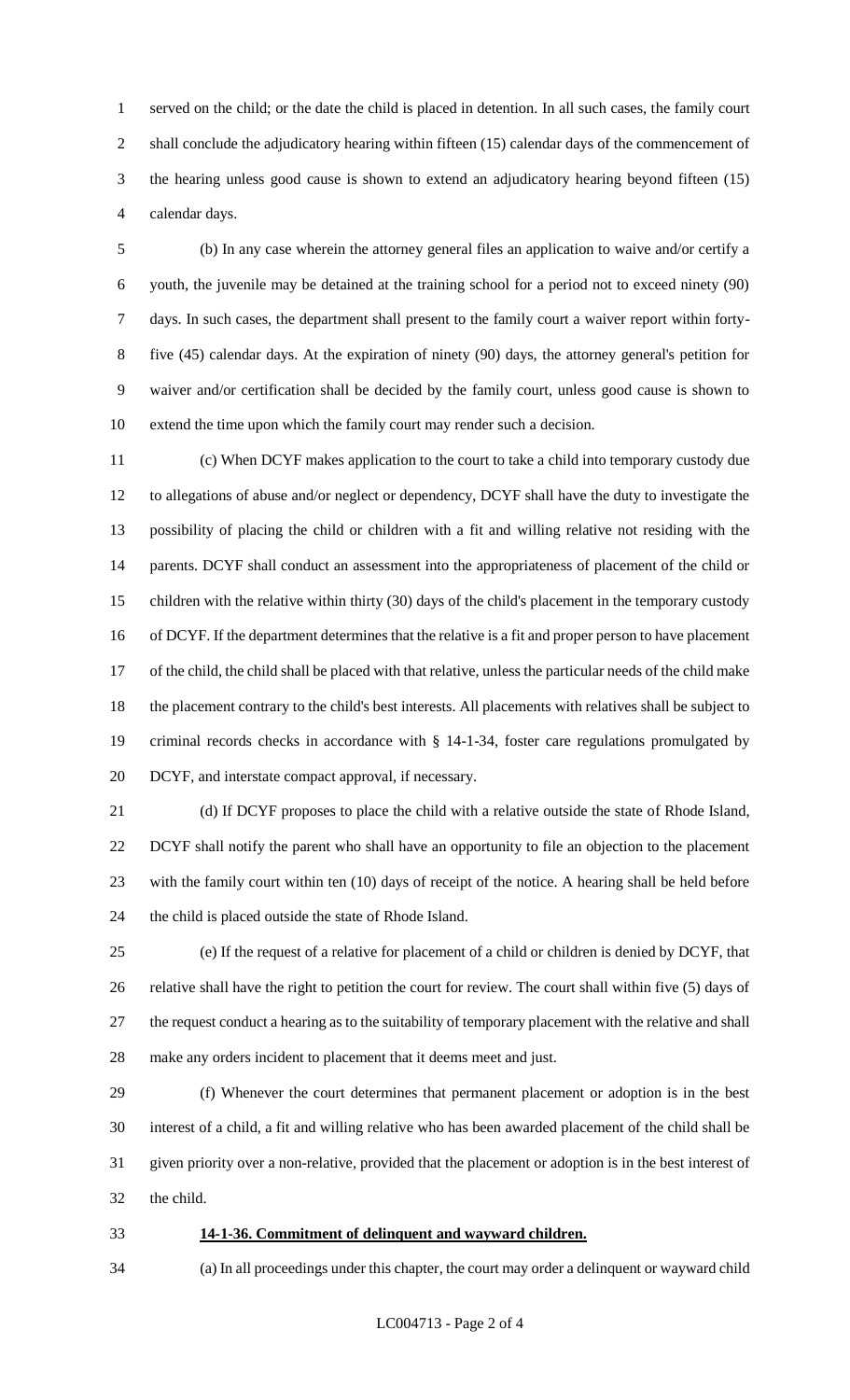to be committed to the training school for youth for a sentence no longer than the youth's nineteenth 2 birthday. Provided, the family court shall not commit any juvenile under the age of fourteen (14) years to the training school for any offense other than murder, first degree sexual assault, or an attempt to commit such offenses. Should a juvenile under the age of fourteen (14) years be sentenced for such an offense, the family court shall not commit the juvenile to the training school unless the court determines, in the court's judgment, that there are no other reasonable placement locations and/or conditions that will ensure the safety of the juvenile or any other person or persons. However, nothing contained in this section shall be construed to prohibit the placing of any child in the custody of the department of children, youth and families or any other agency, society, or institution, pursuant to § 14-1-32. The commitment of delinquent or wayward children shall be by an order and all assignments of the custody of dependent, neglected, delinquent, or wayward children to the state training school for youth or to the custody of the department of children, youth and families or to any of the private institutions, agencies, or societies mentioned in this chapter shall be by a decree signed by the justice of the court by whom the order or decree is issued, and that order or decree shall be directed to any person that the court may designate, and shall require that person to take the child and deliver him or her to the officer in charge of the training school for youth or to the custody of the director of children, youth and families or of the public or private institution, agency, or society, and the order or decree shall constitute the person charged with it, while he or she has the order in his or her possession for service, an officer for all purposes under this chapter, in any county of the state in which it may be necessary for him or her to go. The person charged with carrying out the order or decree shall also deliver to the officer of the public or private institution, agency, or society or to the training school for youth or the director of children, youth and families a copy of the order or the decree signed by the justice of the court issuing it, and subject to the provisions of this chapter, the officer and other authorities in charge of the training school for youth or the director of children, youth and families or any public or private institution, agency, or society shall hold the child according to the terms of any other order or decree that may from time to time thereafter be issued by the court in relation to the child.

 (b) Whenever the court shall commit a child to the training school for youth or to the director of children, youth and families or any other institution or agency, it shall transmit with the order of commitment a summary of its information concerning the child.

SECTION 2. This act shall take effect upon passage.

======== LC004713 ========